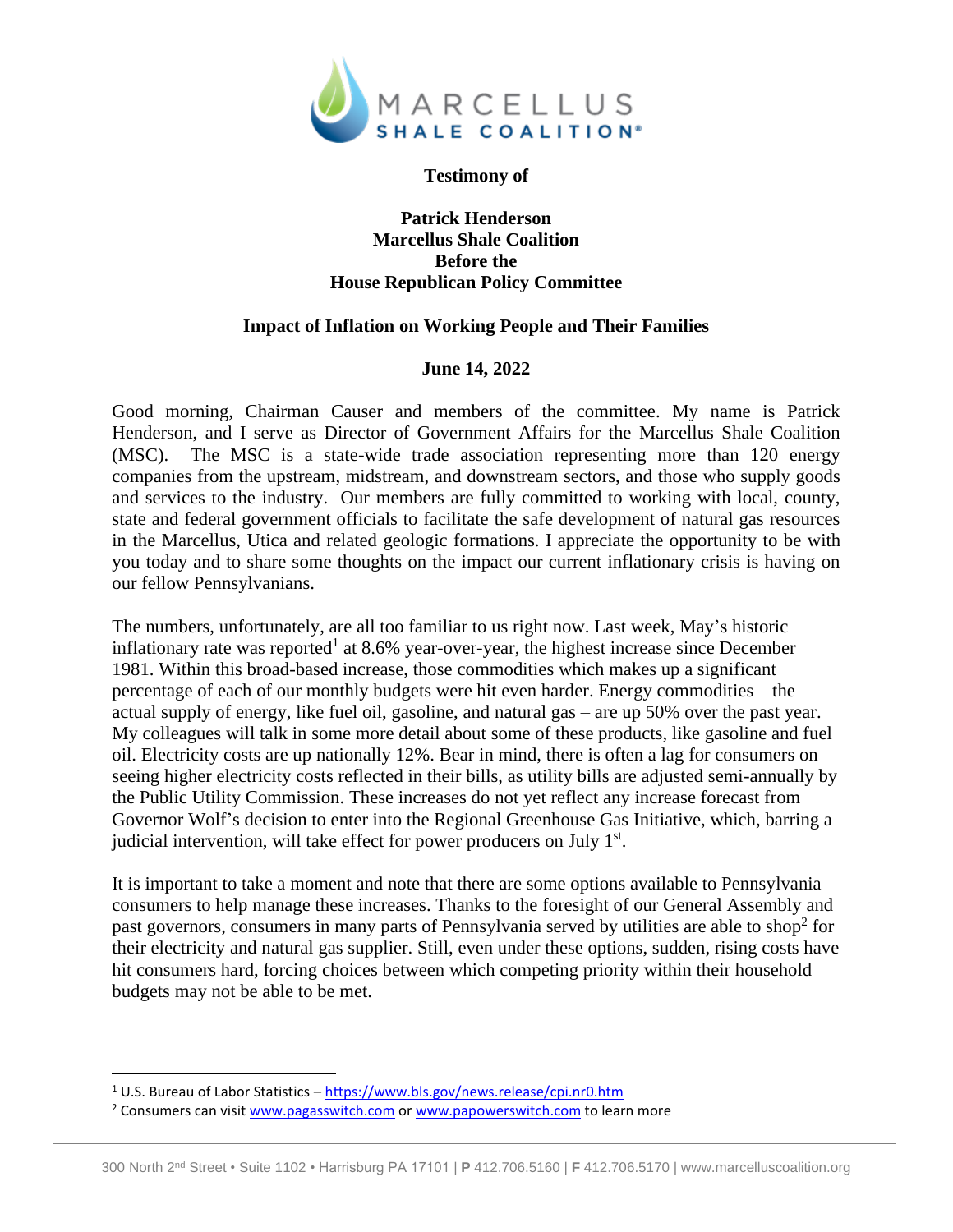However, words have consequences, and actions more so. Let us also be clear: while some of our leaders blame foreign despots for this crisis, the blame also lays at the collective policies they themselves have advanced.

At the federal level, President Biden has all but prohibited any future leasing of taxpayer-owned land for the development of oil and natural gas resources. He also has effectively prohibited the siting, development and operation of critical new pipeline infrastructure to move available product to its region of need. His Administration has hastened attempts to transition away from American domestic energy, and in doing so, has caused unnecessary pain to the consumer.

To curb this self-inflicted crisis, the Administration has inexplicably sought assistance from OPEC and other foreign cartels and dictators by urging them to increase their energy production in lieu of domestic production and the American jobs that go with it.

Here in Pennsylvania, Governor Wolf has undertaken unilateral action to prohibit development of natural gas resources within the entire Delaware River basin, depriving tens of thousands of landowners their property rights. Additional, strategic leasing of state forest land – done in a manner that would not disturb any surface of the forestland – has been banned. This despite the success of the strategic leasing done by former Governor Rendell that raised over \$400 million for state budget and conservation needs, and still generates an additional \$80 million in annual royalties for environmental priorities. This development to date has saved taxpayers billions of dollars they otherwise would have had to pay. Think about the opportunities if we were to take away these unnecessary, politically-driven restrictions.

And most fundamentally, it is the inability to secure permits and operate in a rational, predictable regulatory climate that continues to discourage and dissuade capital investment and job creation here in the Commonwealth. Consider, for example, the Department of Environmental Protection's (DEP) erosion and sediment control general permit – the most basic of permits necessary to begin the process of building a well pad, an access road, or laying a pipeline and related infrastructure. Since just 2015, the timeframe to issue this basic permit has increased nearly 100% in the DEP northcentral regional office, while increasing from an average of 117 days in 2015 in the southwestern regional office to 183 days last year. It is important to bear in mind that under DEP's own guidelines, this permit is to be issued in less than 45 days, and in some cases, less than 14 days.

The time available and focus of today's hearing do not permit us to discuss the evolution of complexity and ever-changing discretionary requirements within these and other permits that continues to hamstring the industry. But rest assured, the inability to predictably plan, invest, build and operate natural gas facilities has curtailed market supply and contributed to the inflationary pain facing Pennsylvania residents.

We are appreciative, however, and owe you and your colleagues a debt of gratitude for your continued focus on these issues, and advancement of commonsense legislation to increase Pennsylvania's competitiveness. In particular, House passage of Representative Clint Owlett's House Bill 2461 – related to subsurface leasing of state-owned land; Representative Martina White's House Bill House Bill 2458 – commissioning a study and report on exporting LNG from